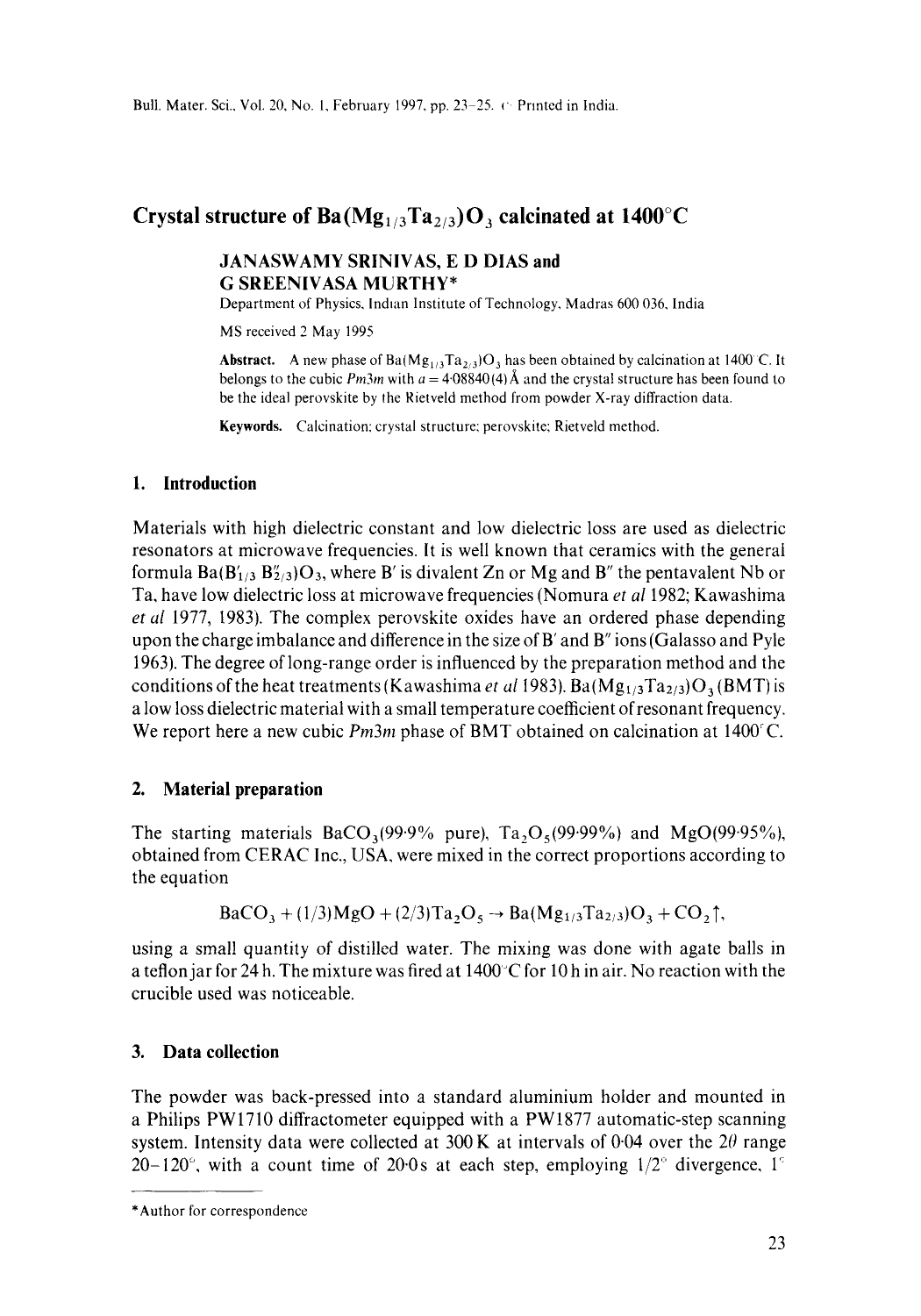scattering and 0.3 mm receiving slits. Ni-filtered CuK $\alpha$  radiation was used. The X-ray tube was operated at 40 KV and 30 mA with automatic dead-time corrections during the data collection.

#### **4. Structure refinement and discussion**

Least-squares structure refinement was carried out using the Rietveld analysis program DBWS9006-PC (Sakthivel and Young 1992). The pseudo-Voigt profile shape function was used. Twenty times the FWHM was assumed to be the range of the calculated profile. The initial values of the background parameters were determined by fitting a fifth-order polynomial to a set of carefully selected background intensities. The weight assigned to the intensity y<sub>i</sub> at each step i in the pattern was  $w_i = 1/y_i$  and the function minimized was  $\Sigma_i w_i (y_{i0} - y_{i0})^2$ , where the subscripts o and c denote the observed and calculated quantities, respectively. The scattering factors of  $Ba^{2+}$ ,  $Mg^{2+}$ and  $Ta^{5+}$  were taken from the program DBWS9006-PC and those of  $O^{2-}$  from Hovestreydt (1983).

It is known that BMT is isomorphous with  $Sr(Mg<sub>1/3</sub>Ta<sub>2/3</sub>)O<sub>3</sub>$  (ordered trigonal *P3m1*) (Galasso and Pyle 1963). The recorded data when subjected to the Rietveld refinement based on the model yielded the residual factors  $R-P = 5.42$ ,  $R-Wp = 9.41$ and R-Bragg = 6.78% with  $a = 5.7816$  and  $c = 7.0814 \text{ Å}$ . Ba and Ta atoms had negative thermal parameters. Further this structure was developing peaks of low intensity in the regions in which there was none. This lead us to suspect the starting model.

A careful analysis of the d-values revealed that they could be indexed on a cubic system with a lattice constant of  $8.176$  or  $4.088$  Å. The refinement was attempted assuming the structure to be isomorphous with  $A_2(B' B'')O_6$  (partially ordered cubic *Fm3m*) (Galasso and Darby 1962) with an initial value of  $a = 8.176$  Å. It gave the residual factors  $R-P = 5.30$ ,  $R-Wp = 10.54$  and  $R-Bragg = 8.58%$  and positive thermal factors for all the atoms.

The structure was finally attempted in the space group *Pm3m* with the smaller unimolecular cubic cell. All the atoms occupy the special positions listed in table 1. Mg and Ta are at the body centre of the cube in the stoichiometric ratio. Refinement in this space group gave us the R factors:  $R-P = 3.78$ ,  $R-Wp = 5.22$  and  $R-Bragg = 3.50\%$ . An examination of the difference plot revealed the presence of the ordered trigonal phase of BMT. The refinement was continued with the two phases. The final residual factors are given in table 1. The observed and calculated powder diffraction profiles based on the two phases are shown in figure 1. The weight of the cubic phase in the sample employed was calculated to be 91.4%.

In *Pm3m* each Ta/Mg is at the centre of six oxygen atoms which are at the corners of a regular octahedron. The distance between  $Ta/Mg$  and O is  $2.04420(2)$  Å. The Ba atom has twelve oxygen atoms, each at a distance  $2.89050(3)$  Å, forming a cubooctahedron. This is the ideal perovskite structure, which  $BaTiO<sub>3</sub>$  has above 120°C.

The disordered cubic *Pm3m* phase is perhaps due to the calcination temperature of 1400°C employed. Calcination at an appropriate temperature may lead to the ordered phase *P3ml.* This shows that apart from the difference in the size of the B-cations, the calcination temperature has a crucial role to play in determining the ordering of BMT structure.